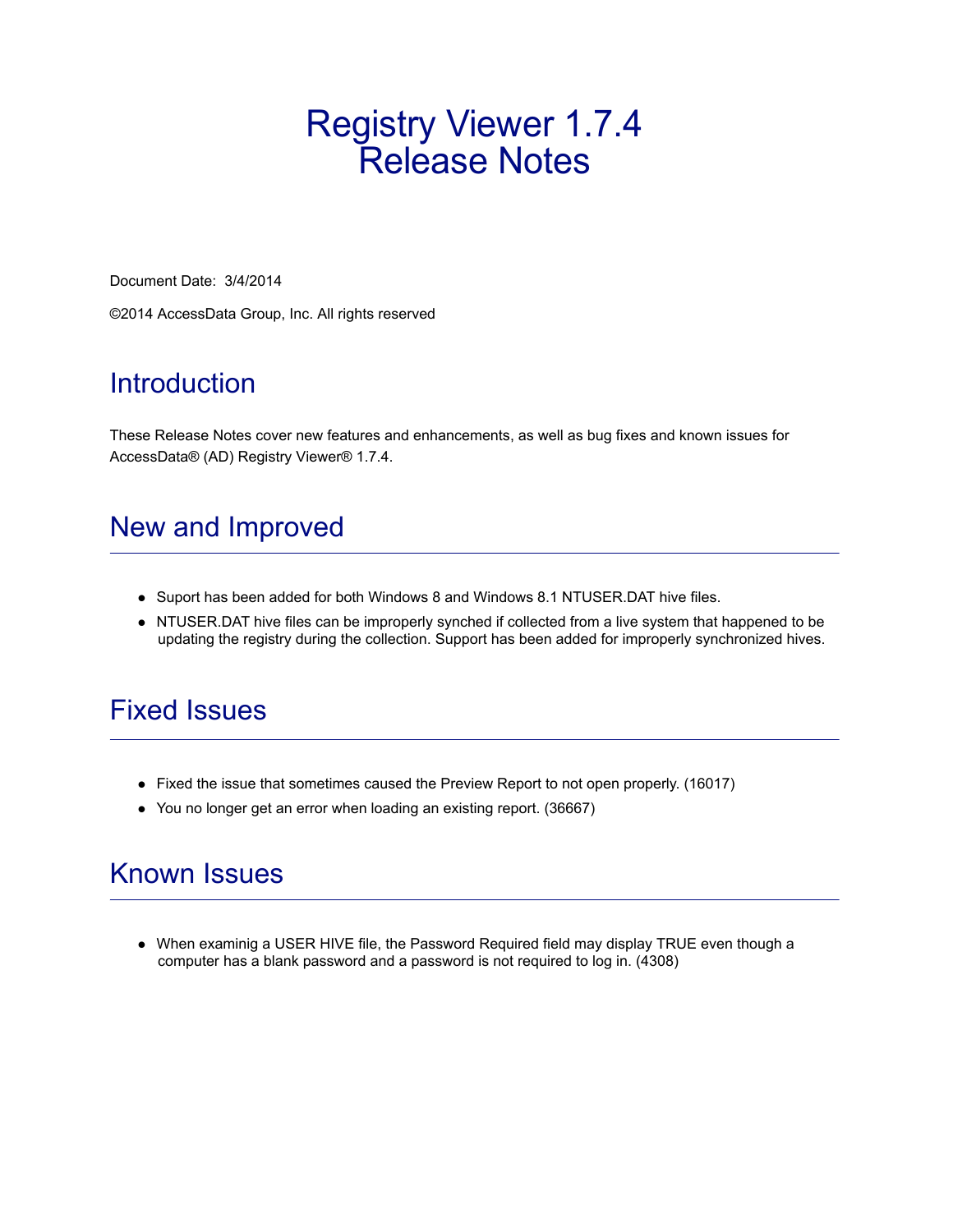## Comments?

We value all feedback from our customers. Please contact us at *support@accessdata.com*, or send documentation issues to *documentation@accessdata.com*.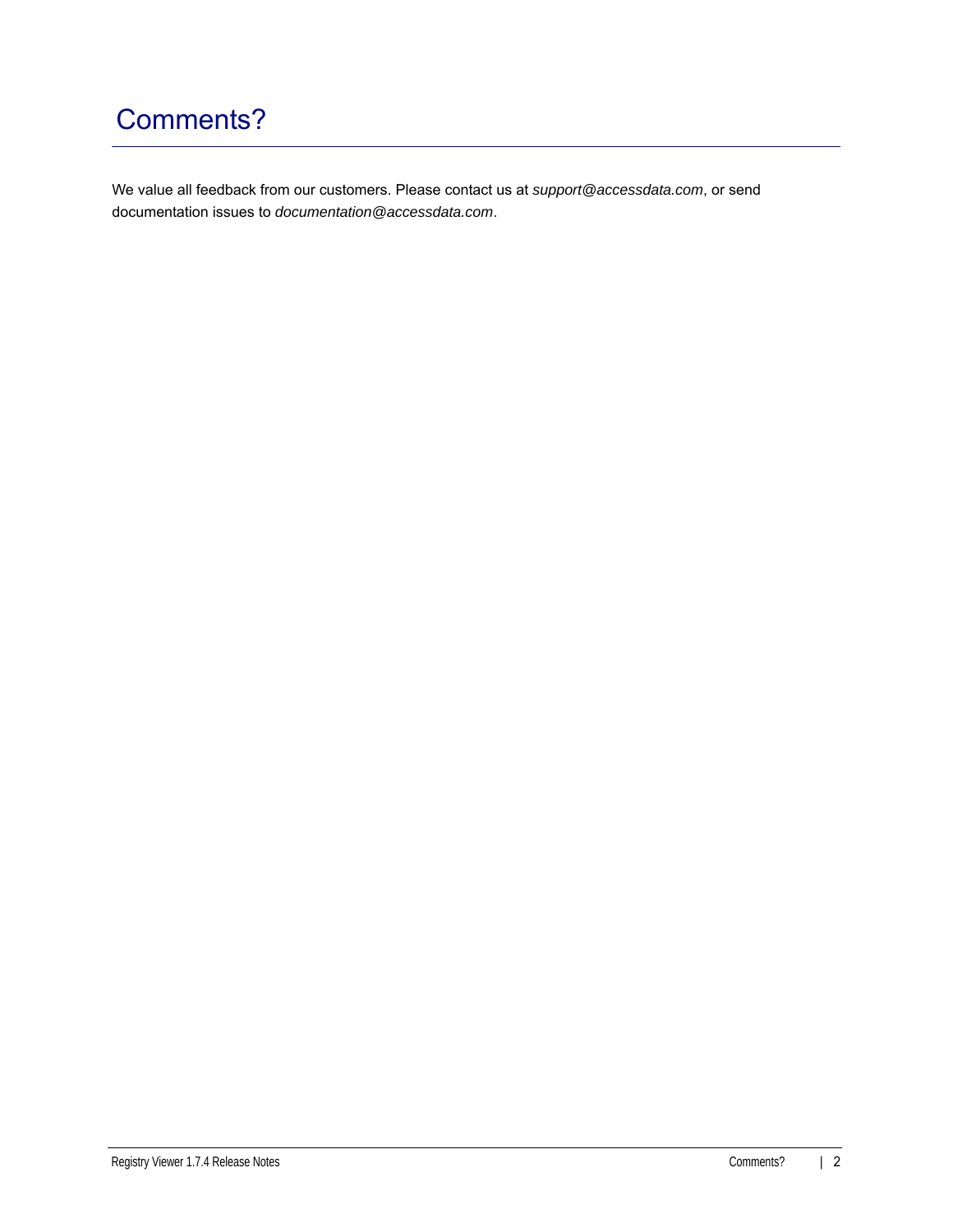# Registry Viewer 1.7.3 Release Notes

Document Date: 11/25/2013

©2013 AccessData Group, Inc. All rights reserved

### **Introduction**

These Release Notes cover new features and enhancements, as well as bug fixes and known issues for AccessData® (AD) Registry Viewer® 1.7.3.

#### Fixed Issues

• Fixed the issue that caused Registry Viewer to display an "Encountered an Improper Argument" error when viewing the *Common Area*. (31712, 31683)

### Known Issues

**Upgrade**

You must perform one of the following steps to upgrade to 1.7.3:

- Uninstall 1.6.3 before installing 1.7.3
- Install 1.7.2 and then install 1.7.3

## Comments?

We value all feedback from our customers. Please contact us at *support@accessdata.com*, or send documentation issues to *documentation@accessdata.com*.